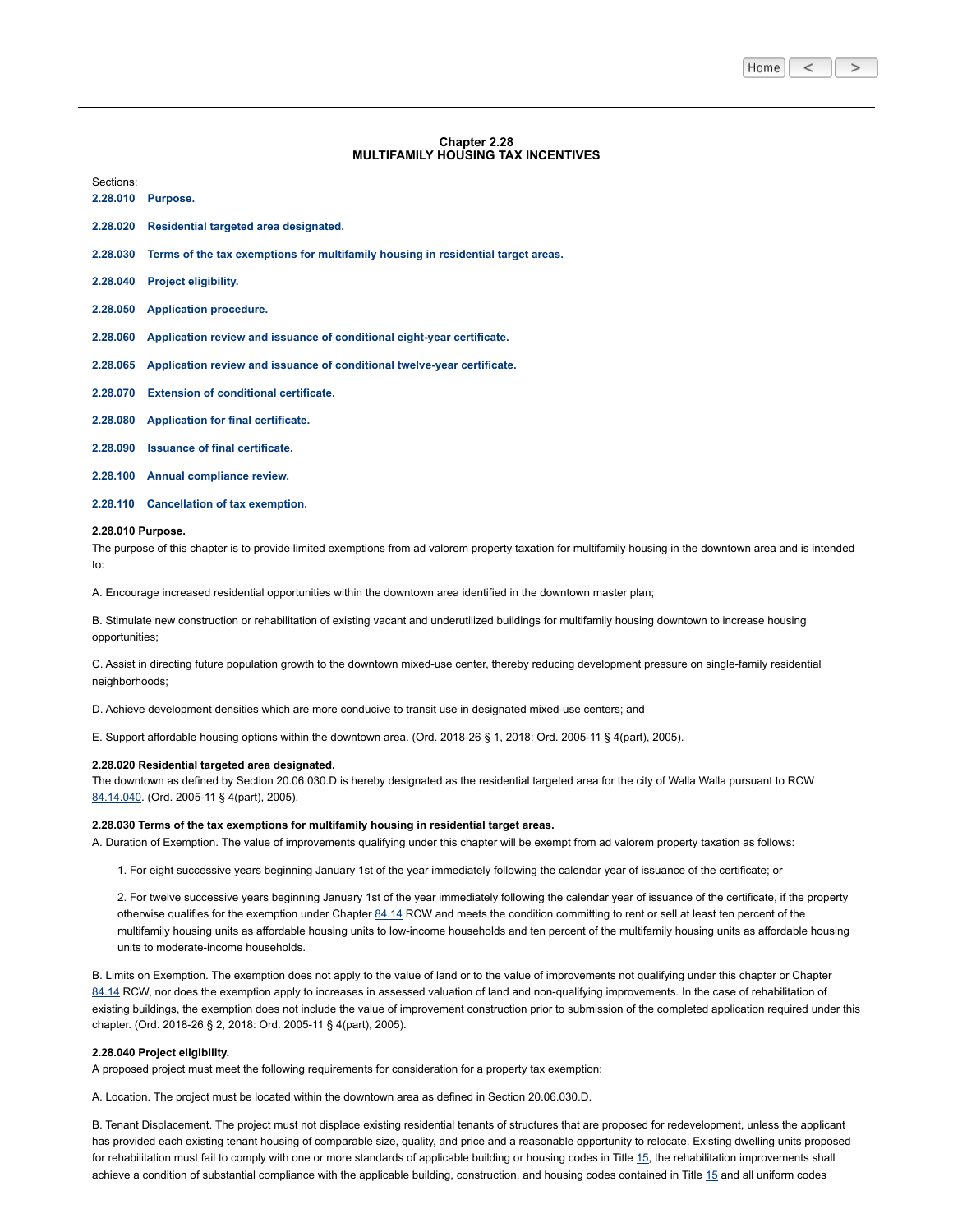adopted pursuant to Title [15.](https://www.codepublishing.com/WA/WallaWalla/html/WallaWalla15/WallaWalla15.html#15) Applications for new construction cannot be submitted for vacant property upon which an occupied residential rental structure previously stood during any portion of the twelve-month period immediately preceding submission of the application, unless the applicant had provided each displaced tenant housing of comparable size, quality, and price and a reasonable opportunity to relocate.

C. Size. The project must include at least four units of multifamily housing within a residential structure or as part of a mixed-use development. A minimum of four new units must be constructed or at least four additional multifamily units must be added to existing occupied multifamily housing. Existing multifamily housing that has been vacant for twelve months or more does not have to provide additional units.

D. Permanent Residential Housing. At least fifty percent of the space designated for multifamily housing must be provided for permanent residential occupancy, as defined in Chapter [84.14](https://www.codepublishing.com/cgi-bin/rcw.pl?cite=84.14) RCW.

E. Proposed Completion Date. New construction multifamily housing and rehabilitation improvements must be scheduled to be completed within three years from the date of approval of the application.

F. Compliance with Guidelines and Standards. The project must be designed to comply with the city's comprehensive plan, building, housing and zoning codes and any other applicable regulations in effect at the time the application is approved. The project must also comply with any other standards and guidelines adopted by the city council for the downtown area in which the project will be developed. (Ord. 2018-26 § 3, 2018: Ord. 2005-11 § 4(part), 2005).

## <span id="page-1-0"></span>**2.28.050 Application procedure.**

A property owner who wishes to propose a project for a tax exemption shall complete the following procedures:

A. File with the Walla Walla development services department the required application along with the required fees. The initial application fee shall consist of a base fee of one hundred fifty dollars, plus twenty-five dollars per multi-family unit, up to a maximum total fee of three hundred dollars. An additional one hundred dollar fee to cover the Walla Walla County assessor's administrative costs shall also be paid to the city. If the application shall result in a denial by the city, the city will retain that portion of the fee attributable to its own administrative costs and refund the balance to the applicant.

B. A complete application shall include:

- 1. A completed city of Walla Walla application form setting forth the grounds for the exemptions;
- 2. Preliminary floor and site plans of the proposed project;
- 3. A statement acknowledging the potential tax liability when the project ceases to be eligible under this chapter; and
- 4. Verification by oath or affirmation of the information submitted.

C. For rehabilitation projects, or where demolition or new construction is required, the applicant shall also submit an affidavit that existing dwelling units either have been unoccupied for a period of twelve months prior to filing the application, or that relocation requirements have been satisfied. At the city's discretion, the applicant shall either secure from the city prior to commencement of rehabilitation improvements verification of property noncompliance with Title [15](https://www.codepublishing.com/WA/WallaWalla/html/WallaWalla15/WallaWalla15.html#15) of this code, or file with the affidavit a report prepared by a registered architect identifying property noncompliance with Title 15 of this code which shall identify specific code violations and must include supporting data that satisfactorily explains and proves the presence of a violation. (Ord. 2005-11 § 4(part), 2005).

# <span id="page-1-1"></span>**2.28.060 Application review and issuance of conditional eight-year certificate.**

The director of the city of Walla Walla's development services department or designee will review an application for an eight-year certificate for completeness and fulfillment of eligibility requirements and approval criteria, return incomplete applications for correction or supplementation, and forward complete applications to the city council for review and determination.

A. The city council may approve the application if it determines that the application meets the requirements of Chapter [84.14](https://www.codepublishing.com/cgi-bin/rcw.pl?cite=84.14) RCW and this chapter, and finds that:

1. A minimum of four new units are being constructed or in the case of occupied rehabilitation or conversion within twelve months of occupancy, a minimum of four additional multifamily units are being developed;

2. The proposed project either is, or will be at the time of completion, in conformance with all applicable local plans and regulations that apply at the time the application is approved;

- 3. The owner has complied with all standards and guidelines adopted by the city under this chapter; and
- 4. The site is located within the downtown area as defined in Section 20.06.030.D.

B. If an application is approved, the applicant shall enter into a contract with the city, satisfactory to the city council, regarding the terms and conditions of the project. Upon council approval of the contract, the director or designee shall issue a conditional certificate of acceptance of tax exemption which shall contain a statement by the director or designee that the property has complied with the requirements of this chapter. The conditional certificate expires three years from the date of approval unless an extension is granted as provided in this chapter.

C. A decision to approve or deny an application shall be made within ninety days of receipt of a complete application. (Ord. 2018-26 § 4, 2018: Ord. 2005-11 § 4(part), 2005).

# <span id="page-1-2"></span>**2.28.065 Application review and issuance of conditional twelve-year certificate.**

The director of the city of Walla Walla's development services department or designee will review an application for a twelve-year certificate for completeness and fulfillment of eligibility requirements and approval criteria, return incomplete applications for correction or supplementation, and may approve eligible applications.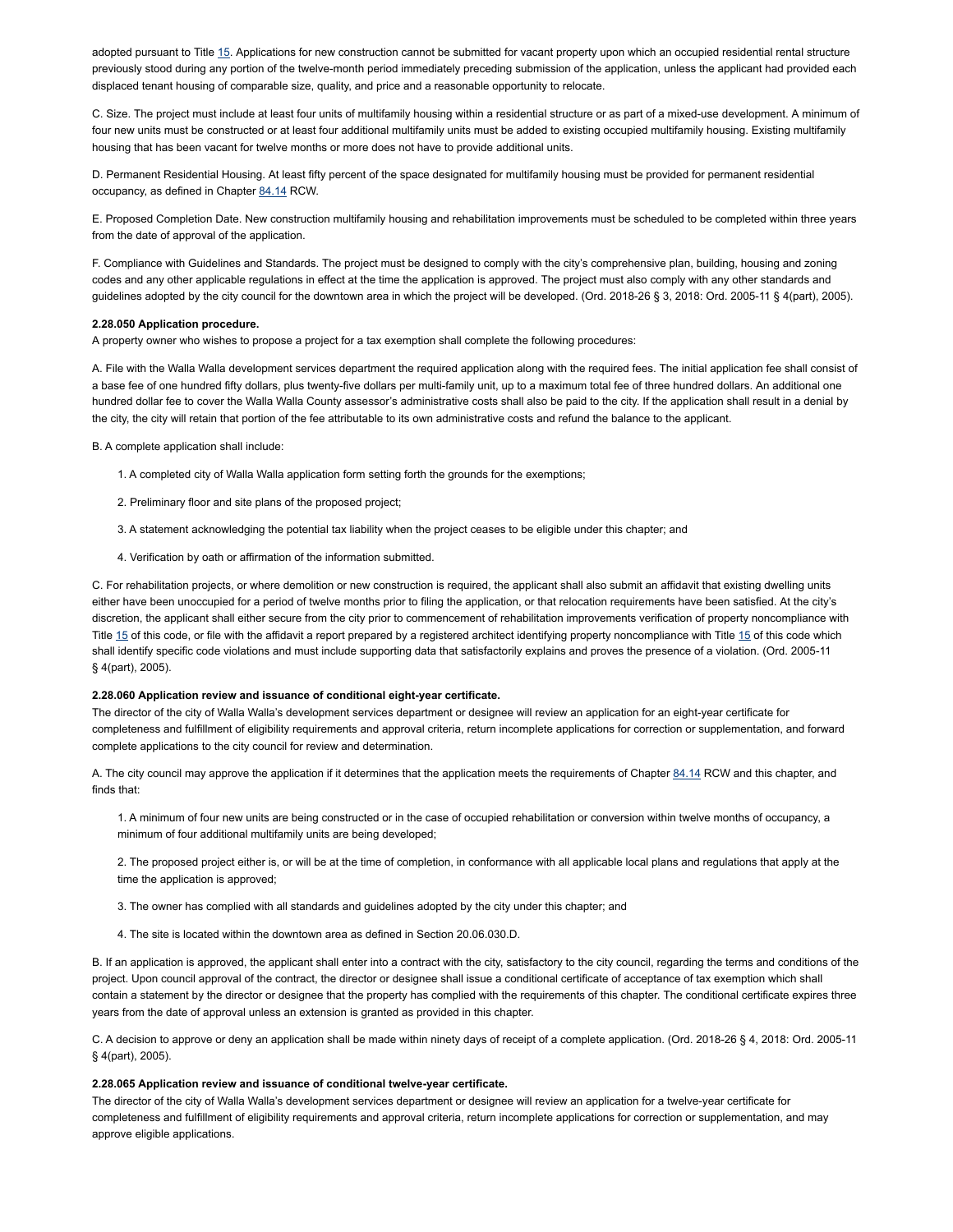A. The director or designee may approve the application if the application meets the requirements of Chapter [84.14](https://www.codepublishing.com/cgi-bin/rcw.pl?cite=84.14) RCW and this chapter, and the director or designee finds that:

1. A minimum of four new units are being constructed or in the case of occupied rehabilitation or conversion within twelve months of occupancy, a minimum of four additional multifamily units are being developed;

2. The applicant has committed to rent or sell at least ten percent of the multifamily housing units as affordable housing units to low-income households and ten percent of the multifamily housing units as affordable housing units to moderate-income households;

3. The proposed project either is, or will be at the time of completion, in conformance with all applicable local plans and regulations that apply at the time the application is approved;

4. The owner has complied with all standards and guidelines adopted by the city under this chapter; and

5. The site is located within the downtown area as defined in Section 20.06.030.D.

B. If an application is approved, the applicant shall enter into a contract with the city regarding the terms and conditions of the project. Upon city approval of the contract, the director or designee shall issue a conditional certificate of acceptance of tax exemption which shall contain a statement by the director or designee that the property has complied with the requirements of this chapter. The conditional certificate expires three years from the date of approval unless an extension is granted as provided in this chapter.

C. If the application is denied, the director or designee shall state in writing the reasons for denial and shall send notice to the applicant at the applicant's last known address within ten days of the denial.

D. A decision to approve or deny an application shall be made within ninety days of receipt of a complete application.

E. An applicant may appeal a denial to the city council within thirty days of receipt of notice. On appeal, the director's decision will be upheld unless the applicant can show that there is no substantial evidence on the record to support the director's decision. The city council's decision on appeal will be final. (Ord. 2018-26 § 5, 2018).

# <span id="page-2-0"></span>**2.28.070 Extension of conditional certificate.**

The conditional certificate may be extended by the director for a period not to exceed twenty-four consecutive months. The applicant must submit a written request stating the grounds for the extension, accompanied by a fifty-dollar processing fee. An extension may be granted if the director determines that:

A. The anticipated failure to complete construction or rehabilitation within the requirement time period is due to circumstances beyond the control of the owner;

B. The owner has been acting and could reasonably be expected to continue to act in good faith and with due diligence; and

C. All the conditions of the original contract between the applicant and the city will be satisfied upon completion of the project. (Ord. 2005-11 § 4(part), 2005).

## <span id="page-2-1"></span>**2.28.080 Application for final certificate.**

Upon completion of the improvements agreed upon in the contract between the applicant and the city and upon issuance of a temporary or permanent certificate of occupancy, the applicant may request a final certificate of tax exemption. The applicant must file with the department the following:

A. A statement of expenditures made with respect to each multi-family housing unit and the total expenditures made with respect to the entire property;

B. A description of the completed work and a statement of qualifications for the exemptions.

C. A statement that the work was completed within the required three-year period or within any authorized extension. (Ord. 2005-11 § 4(part), 2005).

# <span id="page-2-2"></span>**2.28.090 Issuance of final certificate.**

Within thirty days of receipt of all materials required for a final certificate, the director shall determine which specific improvements satisfy the requirements of the contract, application, and this chapter.

A. If the director determines that the project has been completed in accordance with the contract between the applicant and the city and has been completed within the authorized time period, the city shall, within ten days of the expiration of the above-stated thirty-day review period, file a final certificate of tax exemption with the county assessor.

B. Denial and Appeal. The director shall notify the applicant in writing that a final certificate will not be filed if the director determines that:

1. The rehabilitation or new construction was not completed within three years of the application date, or within any authorized extension of the time limit:

- 2. The improvements were not completed in accordance with the contract between the applicant and the city; or
- 3. The owner's property is otherwise not qualified for limited exemption under this chapter.

C. Within fourteen days of receipt of the director's denial of a final certificate, the applicant may file an appeal with the city's hearing examiner, as provided in Chapter [20.38.](https://www.codepublishing.com/WA/WallaWalla/html/WallaWalla20/WallaWalla2038.html#20.38) The applicant may appeal the hearing examiner's decision as provided in RCW [84.14.090](https://www.codepublishing.com/cgi-bin/rcw.pl?cite=84.14.090). (Ord. 2018-26 § 6, 2018: Ord. 2005-11 § 4(part), 2005).

### <span id="page-2-3"></span>**2.28.100 Annual compliance review.**

A. Within thirty days after the first anniversary of the date of filing the final certificate of tax exemption, and each year thereafter, for the duration of the period of the exemption, the property owner shall file an annual report with the director indicating the following:

1. A statement of occupancy and vacancy of the multifamily units during the previous year;